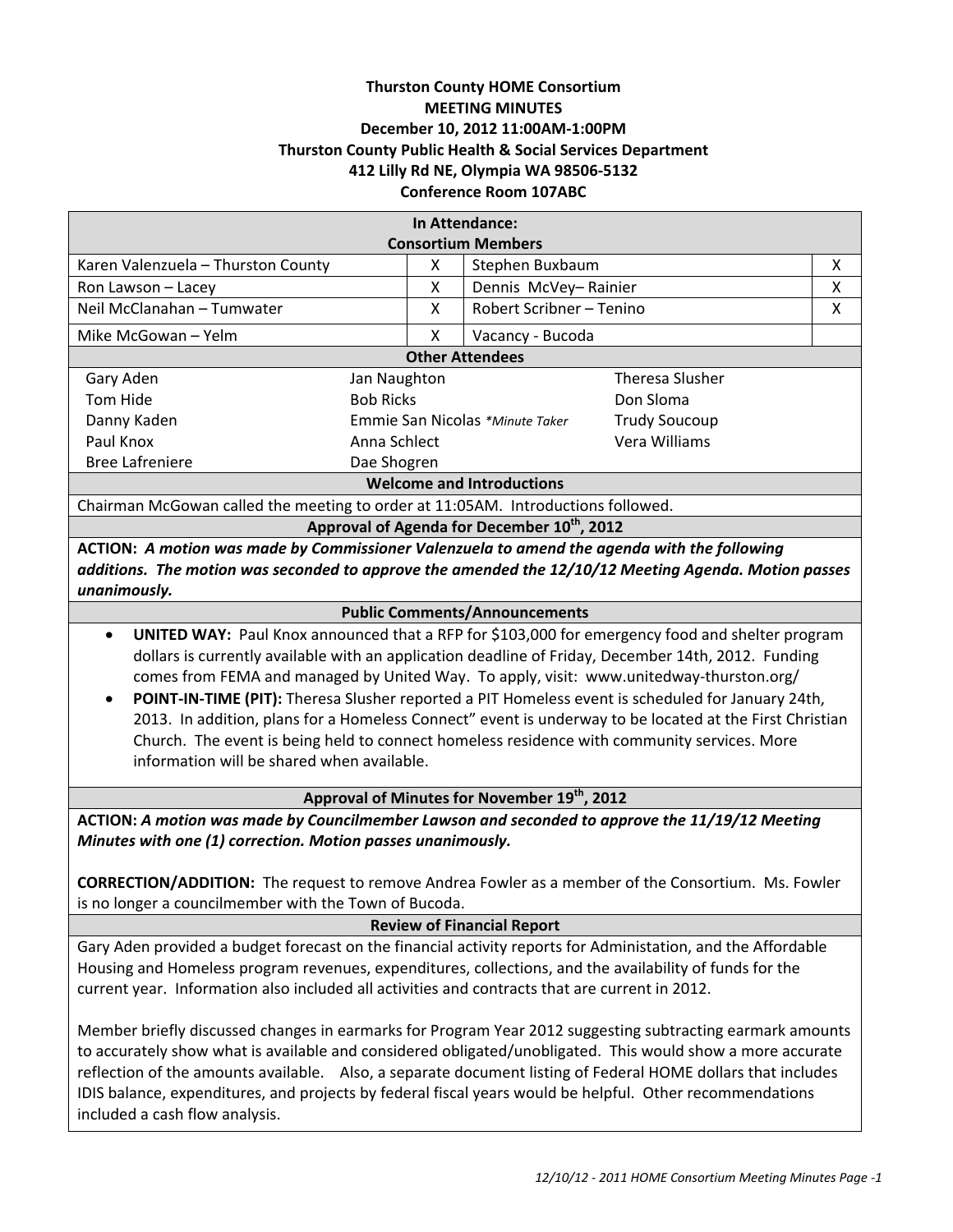## **Review Calendar HOME Consortium Timeline calendar**

Gary Aden reviewed the HOME Consortium timeline calendar covering the periods of December 2012 – February 2013. Upcoming activities: (December) Prepare final draft RFP, Project Compliance Monitoring; (January) Set priorities for Affordable and Homeless Housing RFP, Finalize HOME RFP 2013; Website Changes & Updates; (February) Select RFP Review Committee; RFP process for HEN/CHG/ESG, Release RFPs.

# **Update on Bucoda Consortium Representative**

Gary Aden announced that the Town of Bucoda will be sending the request to replace Andrea Fowler to the Town's council.

## **Update: Community Youth Services Shelter Proposal**

Dae Shogren & Charles Shelan, Community Youth Services (CYS), provided members the Community Youth Services Shelter proposal and apologized for the delay due to the confirmation of licensing needs. In addition to a brief background and budget information, the proposal included information on the needs, goals, expecations, and staff roles and responsibilities. The main goal is to house the community's homeless youth with permanent housing. The shelter would serve as be a temporary resolution until permanent housing can be established. The Community Youth Services Shelter to be located at Rosie's Place is expected to provide safe overnight accommodations for up to ten (10) youth (boys/girls/transgender) between the ages of 18‐22 years seven (7) nights a week between the hours of 9:00PM‐6:00AM beginning January 1st, 2013 through March 31st, 2013. The shelter will have snacks only. No meal services will be provided. The request of \$42,059 will fund the three (3) month pilot program with Homeless Housing contingency and emergency funds. Ms. Shoegren and Mr. Shelan responded to questions in regard to high barrier facility vs. low/medium barrier facility, licensing and liability issues with mixed age groups, the costs to operate the shelter, and how the operation performance will be measured within the three (3) month period. Members agree that coordination with other resources for additional funding would be helpful, and future funding should be applied for through the RFP process. Ms. Shoegren announced that she had met with City of Olympia's Chief Ronnie Roberts to discuss concerns surrounding the safety and support of the shelter, and will be visiting a youth shelter in Seattle that provides overnight shelter to observe their operations and the challenges they currently face, as well as successes.

For record purposes, Councilmember McClanahan announced that he will be abstaining from any votes that are to be made related to the recommendations for the CYS budget as his spouse is employed by Community Youth Services. Mr. Aden reported that a contract is currently in process.

#### **Update: YWCA**

Bree Lafreniere, YWCA was in attendance as she was invited to the meeting to discuss the possibility of funding for the YWCA. Chairman McGowan announced that a HOME task force is currently being assembled to review the current funding process and reported that there are currently no unobligated funds available to fund the YWCA request. Funding should be requested during the next RFP process. Also, for clarification purposes, a brief discussion followed explaining the contingency plan to fund immediate services like the Cold Weather Shelter.

# **CHG/ESG/HEN Review and Status**

Gary Aden reported that amendments will be sent out to the five (5) providers. Additional resources will be shared when available and further discussion will take place in January.

#### **Homeless Services Cooridnator Report**

Theresa Slusher reported that she is putting a lot of effort into the Homeless Connect event coordinating with local agencies to be on location to provide services (blood pressure checks, wound care, etc.) as incentives to attract those from encampments and downtown areas to the event. Work on the Point‐In‐Time Count with Anna Schlect continues. Ms. Slusher also reported that she has completed the gaps analysis and had presented the information to the HCAC members, and eventually to stakeholders. A draft of the analysis has been sent to consortium members. If members have any questions or would like to discuss the report, please contact Theresa.